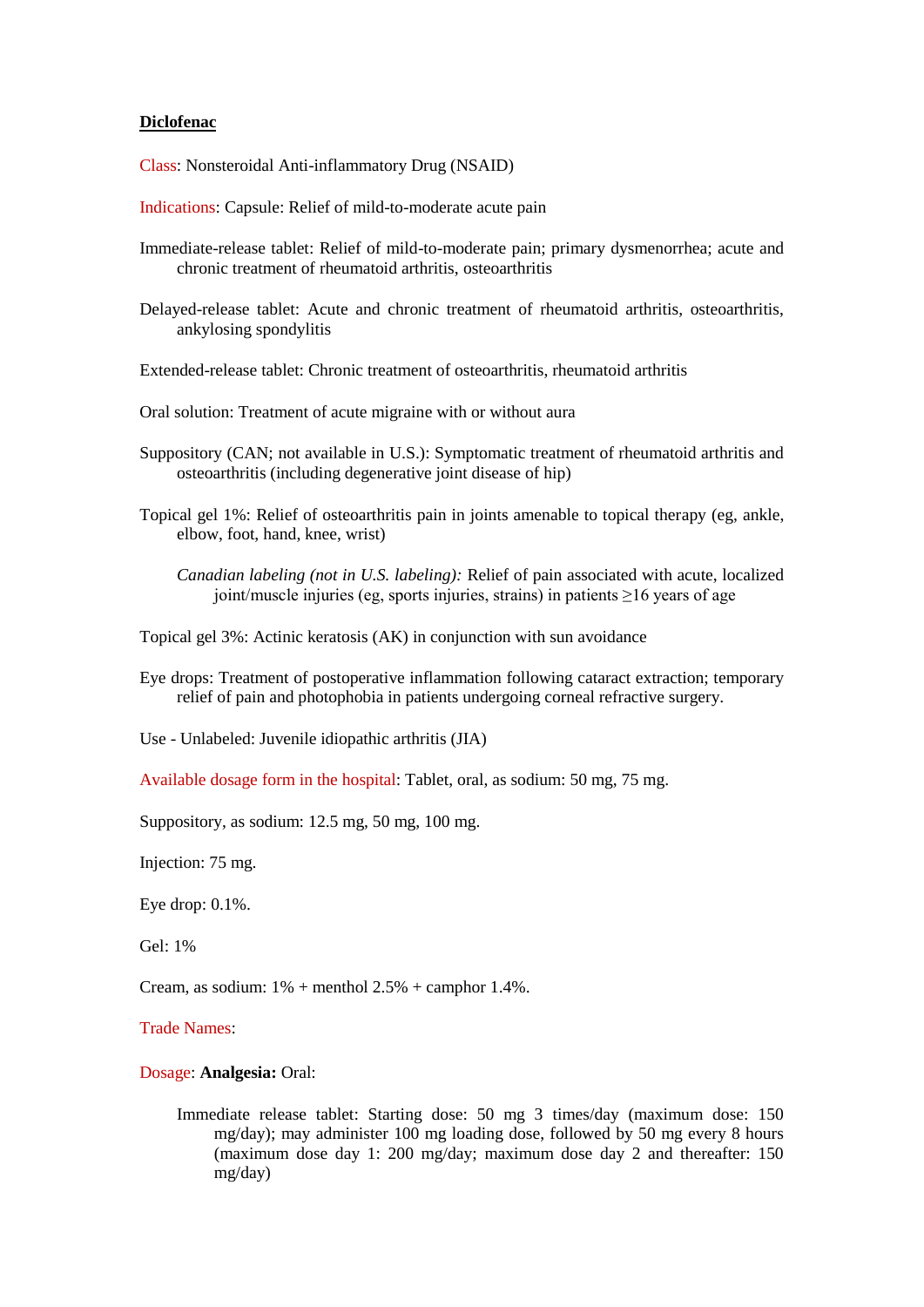*Canadian labeling:* Maximum loading dose day 1: 200 mg/day; maximum dose day 2 and up to 7 days: 150 mg/day (50 mg every 6-8 hours)

Immediate release capsule: 25 mg 4 times/day

- **Primary dysmenorrhea:** Oral: Immediate release tablet: Starting dose: 50 mg 3 times/day (maximum dose: 150 mg/day); may administer 100 mg loading dose, followed by 50 mg every 8 hours
	- *Canadian labeling:* Maximum loading dose day 1: 200 mg/day; maximum dose day 2 and up to 7 days: 150 mg/day (50 mg every 6-8 hours)

### **Rheumatoid arthritis:**

- Oral: Immediate release tablet: 150-200 mg/day in 3-4 divided doses; Delayed release tablet: 150-200 mg/day in 2-4 divided doses; Extended release tablet: 100 mg/day (may increase dose to 200 mg/day in 2 divided doses)
	- *Canadian labeling:* 150 mg/day in 3 divided doses (75-150 mg/day of slow release tablet)
- Rectal suppository (not available in U.S.): *Canadian labeling:* Insert 50 mg or 100 mg rectally as single dose to substitute for final (third) oral daily dose (maximum combined dose [rectal and oral]: 150 mg/day

# **Osteoarthritis:**

- Oral: Immediate release tablet: 150-200 mg/day in 3-4 divided doses; Delayed release tablet: 150-200 mg/day in 2-4 divided doses; Extended release tablet: 100 mg/day; may increase dose to 200 mg/day in 2 divided doses
	- *Canadian labeling:* 150 mg/day in 3 divided doses (75-150 mg/day of slow release tablet)
- Rectal suppository (not available in U.S.): *Canadian labeling:* Insert 50 mg or 100 mg rectally as single dose to substitute for final (third) oral daily dose (maximum combined dose [rectal and oral]: 150 mg/day)
- Topical gel (Voltaren®): **Note:** Maximum total body dose of 1% gel should not exceed 32 g per day
	- Lower extremities: Apply 4 g of 1% gel to affected area 4 times/day (maximum: 16 g per joint per day)
	- Upper extremities: Apply 2 g of 1% gel to affected area 4 times/day (maximum: 8 g per joint per day)

**Ankylosing spondylitis:** Oral: Delayed release tablet: 100-125 mg/day in 4-5 divided doses

**Migraine:** Oral: Oral solution: 50 mg (one packet) as a single dose at the time of migraine onset; safety and efficacy of a second dose have not been established